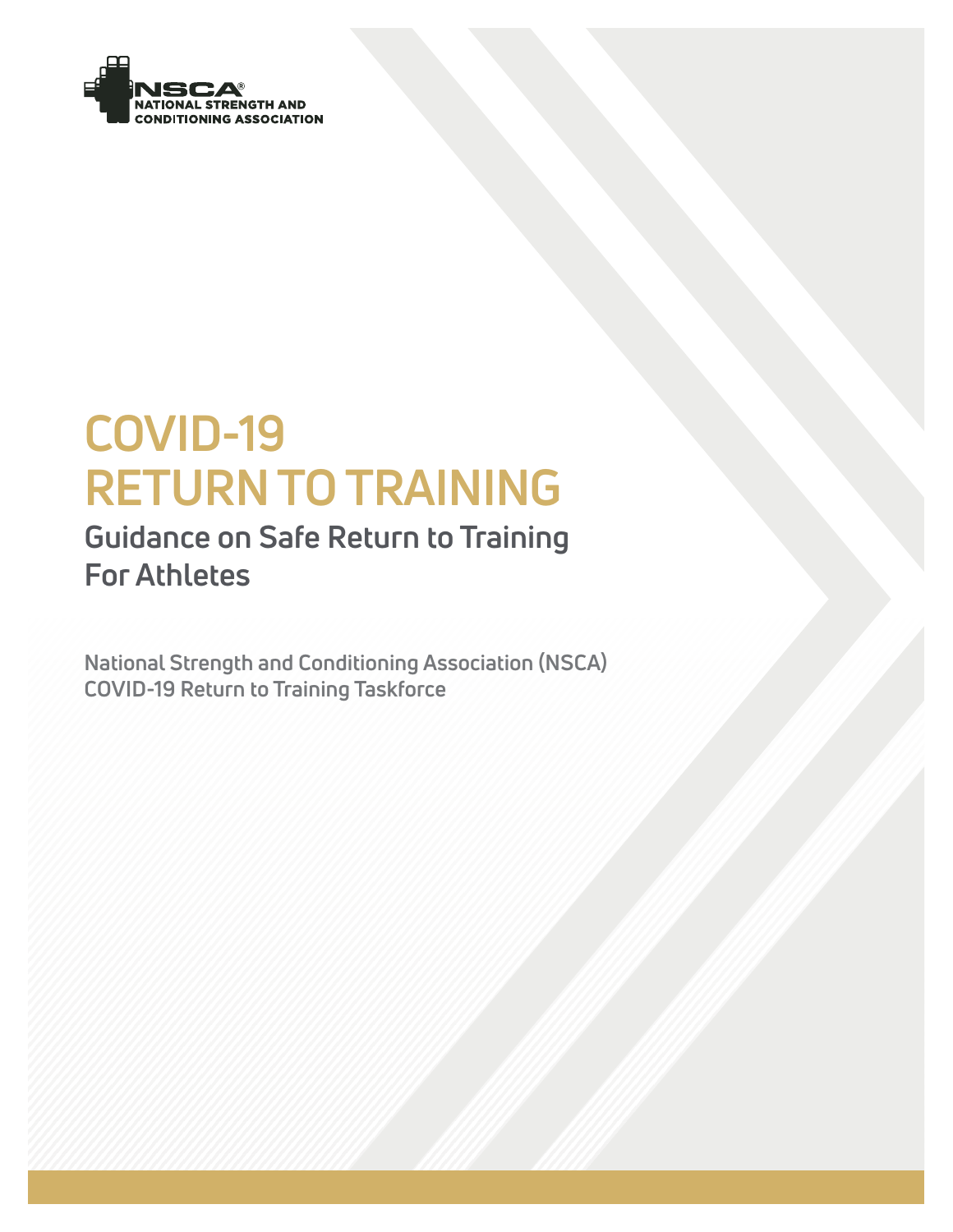## *COVID-19: TRAINING LANDSCAPE AND CHALLENGES*

The world is currently experiencing a global pandemic known as COVID-19. According to the Centers for Disease Control and Prevention (CDC), COVID-19 is a viral illness that can spread from person to person with close physical contact, coming into contact with surfaces with the virus on it, and from respiratory droplets when an infected person coughs, sneezes, or talks (1). Youth, academic and professional sport institutions in the U.S. have suspended play, as well as structured in-season and off-season training for all sports, resulting in an uncertain future landscape as it relates to the training practices for strength and conditioning coaches. Possible return to training outcomes for coaches and athletes include:

- **»** Modified and/or condensed pre-season schedules
- **»** Extreme deconditioning; Or mixed levels of preparation among teammates following extended time off
- **»** Increased risks of injury and overtraining
- **»** Adverse weight gain, weight loss, and changes to body composition
- **»** Slowed or interrupted progress with individual rehabilitation programs
- **»** Facility and program challenges related to ongoing fears and social distancing

The purpose of this document is to compile and summarize pertinent information to support safe and appropriate training practices with teams, athletes and clients during the expected transition period back to full training activity. The information included is to be applied in accordance with institutional policies, as well as the latest local, state, and federal guidelines related to the containment and prevention of COVID-19. It is also important to note that the overall risks for athletes following periods of inactivity extend beyond the scope of preventative measures against the spread of COVID-19. This document includes both COVID-19 prevention and inactivity related guidelines and resources for strength and conditioning coaches upon returning to partial or full training activity.

#### *MINIMIZING RISK: MANAGING SCHEDULES AND TEAMS TRAINING SESSIONS*

In response to COVID-19, strength and conditioning coaches should adjust normal weight room schedules to avoid training large groups, and allow for extra time in between training sessions for the cleaning of surfaces and equipment. Due to the possibility of athletes and coaches returning from high-risk areas, or who have been previously infected, extra precautions are necessary to prevent the asymptomatic transmission of the virus. Group size counts for training sessions must include all athletes and staff, and strictly adhere to social gathering and distancing policies at your institution, according to local, state, and federal authorities. Special considerations should be made for transitional periods between training groups when overlap and crowding is more likely to occur. Dependent upon the specific timing and withdrawal of local COVID-19 restrictions, strength and conditioning coaches should be prepared to adhere to six-foot social distancing measures, as defined by the CDC (1).

### *FACILITY & EQUIPMENT: CLEANING & SANITATION PROCEDURES*

Safety and function are top priorities in managing a weight room facility. All weight room surfaces and equipment should be cleaned regularly with germicidal (i.e. anti-fungal, anti-bacterial, and anti-viral) cleaner to prevent the growth of microbes which can increase the spread of disease. At minimum, strength and conditioning coaches should adhere to specific cleaning schedules, which are outlined in the *NSCA's Safety Checklist for Exercise Facility and Equipment Maintenance* (2).

Appropriate cleaning and sanitation supplies should be kept on-hand in the weight room, including: disinfectant (germicide), hand sanitizer (≥60% alcohol), specialty cleaners (e.g. wood, walls, upholstery, and glass), paper towels, disinfectant wipes, spray bottles, cloth towels and rags, sponges, brooms and dust pans, vacuum cleaner, and mop supplies. If cloth towels and rags are being used, they should not be shared. Special attention should be taken to store and launder cloth towels and rags using sanitary measures (e.g. Sanitizing cycle, washing with hot water, and using separate hampers for clean and dirty).

Non-essential equipment should be removed from the training floor and stored to minimize cleaning surfaces. Cleaning and sanitation procedures should also be extended to restrooms, locker rooms, carpet and flooring, exercise mats, water fountains, athlete nutrition "Fueling" stations, and commonly shared pieces of equipment—e.g. Medicine balls, dumbbells, kettlebells, weight belts, bars and plates.

Fresh air circulation, ventilation, and sunlight (if possible) should be emphasized, as this shortens the time for respiratory droplets to be removed from the air. To prevent bacterial and microbial growth, the relative humidity should not exceed 60% (2,3).

#### *TRAINING SAFETY: RISK FACTORS FOLLOWING PERIODS OF INACTIVITY*

After periods of inactivity athletes are especially vulnerable to exertional injuries (4,5). Due to the shelter-in-place restrictions during the COVID-19 pandemic, most training by athletes has been interrupted or limited. This section shares two key resources for strength and conditioning coaches to support early training decisions with athletes.

- **»** The *[CSCCa and NSCA Joint Consensus Guidelines for](https://www.nsca.com/media-room/press-releases/nsca-and-cscca-announce-safe-return-to-training-guidelines/)  [Transition Periods: Safe Return to Training Following Inac](https://www.nsca.com/media-room/press-releases/nsca-and-cscca-announce-safe-return-to-training-guidelines/)[tivity](https://www.nsca.com/media-room/press-releases/nsca-and-cscca-announce-safe-return-to-training-guidelines/)* was published in 2019 to with the goal of protecting athletes during specific high-risk periods. Despite strong engagement efforts by many proactive coaches, COVID-19 represents a return to training following inactivity, which will vary by sport, team, athlete, and institution. Strength and conditioning coaches should specifically refer to the Joint Consensus Guidelines as it relates to the incidence of injuries and deaths from exertional heat illness, exertional rhabdomyolysis, and cardiorespiratory failure among athletic populations. The paper recommends safe upper limits on training volumes, intensities, and work-torest ratios for the first 2-4 weeks of training (4).
- **»** In further support of safe return to training practices, the latest *[NCAA Sport Science Institute Interassociation Rec](https://ncaaorg.s3.amazonaws.com/ssi/injury_prev/SSI_PreventingCatastrophicInjuryBooklet.pdf)[ommendations: Preventing Catastrophic Injury and Death](https://ncaaorg.s3.amazonaws.com/ssi/injury_prev/SSI_PreventingCatastrophicInjuryBooklet.pdf)  [in Collegiate Athletics](https://ncaaorg.s3.amazonaws.com/ssi/injury_prev/SSI_PreventingCatastrophicInjuryBooklet.pdf)*, published in 2019, includes portions on acclimatization and conditioning, transition and high-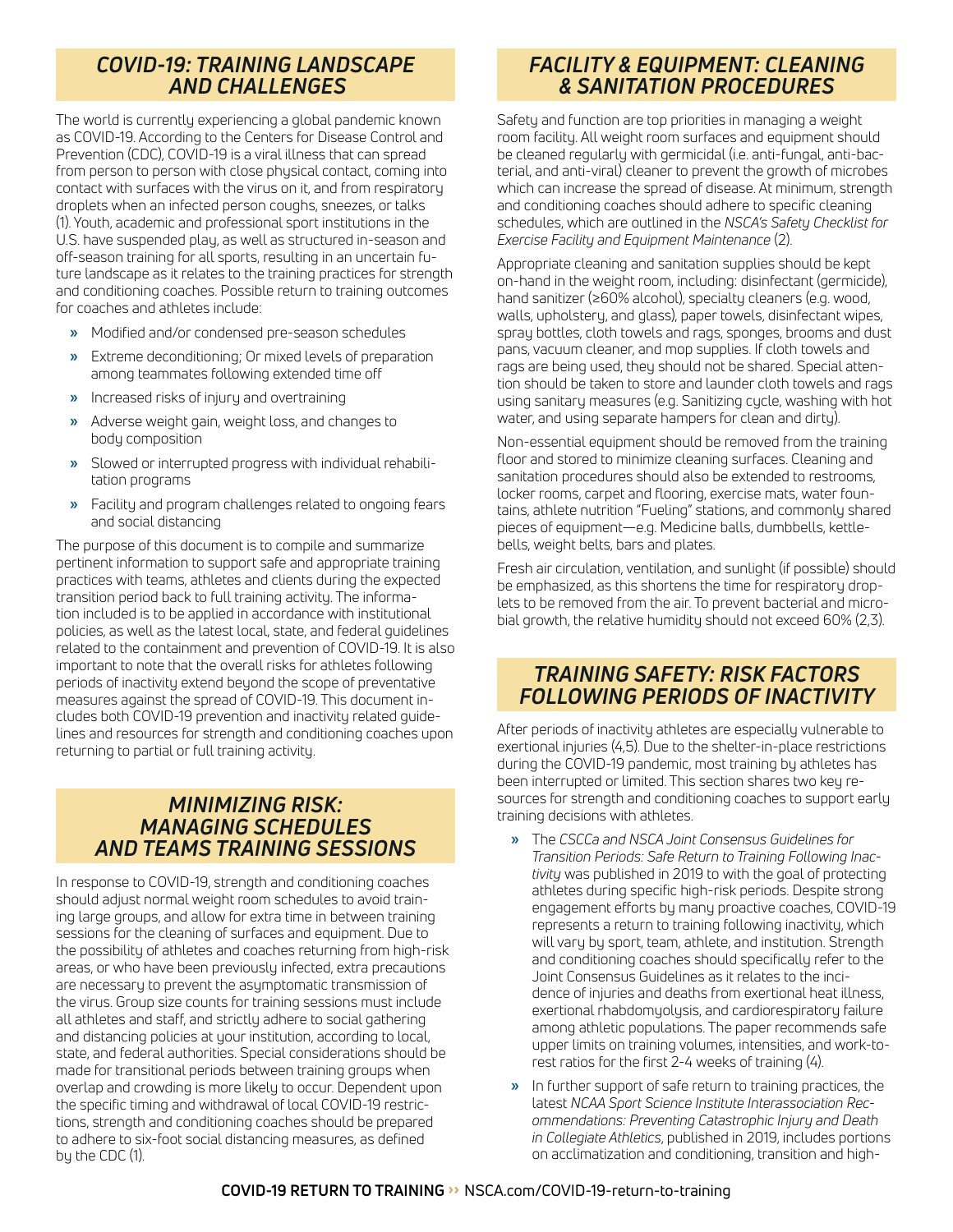risk periods for college athletes, and specific roles and responsibilities of strength and conditioning coaches to protect athletes (5).

Strength and conditioning coaches should always consider the training level of each athlete, as well as environmental and external factors in determining the appropriate course for training after COVID-19. While it is common to start beginners with an introductory training phase, intermediate and advanced lifters who possess the ability to train near failure on every set should be discouraged from doing so to avoid contributing to an overtrained state (6). Considering all the preparatory and logistical factors related to the return to training following COVID-19, initial weight room training splits should include no more than three training sessions per week, with one to two days of recovery between sessions (6). Strength and conditioning coaches should use their best evidence-based and consensus-based judgement if employing other weekly programming strategies favoring shorter, more frequent training sessions, while managing for recovery and readiness.

Advanced knowledge that following any prolonged period of inactivity increases the likelihood of delayed onset muscle soreness (DOMS), as well as losses in mobility and flexibility, should be considered in progressing athletes back into eccentric and plyometric exercises. An initial focus on reestablishing dynamic movement patterns required for sport can be accomplished with a targeted and structured daily warm-up prior to activity. During COVID-19, many athletes have been training in small at-home spaces. A systematic and progressive dynamic warm-up, lasting 10-20 minutes in length, is well suited for drilling sprint mechanics, improving mobility and range of motion, and reestablishing a cardiovascular base while preparing the body for athletic activity and reducing the likelihood of injury.

### *OTHER IMPORTANT FACTORS*

Strength and conditioning coaches are impactful in the lives of athletes and will play a vital role in helping their teams adjust back into training and competition. However, before considering training, supporting the primary needs of athletes is most important. This includes helping athletes get back on a regular schedule, especially sleep habits, waking-up, meals, commuting, and academic responsibilities.

Most coaches and athletes have never experienced this level of uncertainty towards their sport and whether their upcoming seasons will occur. Recognizing that COVID-19 has been a stressful and uncertain time for many individuals and families is an important perspective. As strength and conditioning coaches working to ensure the utmost precautions for athlete safety, the health and wellness of all coaches and staff must also be made a priority.

#### *REFERENCES*

1. Centers for Disease Control and Prevention. Coronavirus Disease (2019) COVID-19: How to Protect Yourself & Others. Available at: https://www.cdc.gov/coronavirus/2019-ncov/ prevent-getting-sick/prevention.html. Accessed April 13, 2020.

2. Hudy, A. Facility Design, Layout, and Organization. In: *NSCA's Essentials of Strength Training and Conditioning*. Haff, GG, and Triplett, NT, eds. Champaign, IL: Human Kinetics, 626-639, 2016.

3. Sanders, M. Health/Fitness Facility Design and Construction. In: *ACSM's Health/Fitness Facility Standards and Guidelines*. 5th ed. Champaign, IL: Human Kinetics, 84-86, 2019.

4. Caterisano, A, Decker, D, Snyder, B, Feigenbaum, M, Glass, R, House, P, Sharp, C, Waller, M, and Witherspoon, Z. 2019. CSCCa and NSCA Joint Consensus Guidelines for Transition Periods. *Strength and Conditioning Journal*, 41(3), 1-23.

5. NCAA's Interassociation Recommendations: Preventing Catastrophic Injury and Death in Collegiate Athletics. July 2019. Available at: https://ncaaorg.s3.amazonaws.com/ssi/injury\_ prev/SSI\_PreventingCatastrophicInjuryBooklet.pdf. Accessed April 13, 2020.

6. Sheppard, JM, and Triplett, NT. Program Design for Resistance Training. In: NSCA's Essentials of Strength Training and Conditioning. Haff, GG, and Triplett, NT, eds. Champaign, IL: Human Kinetics, 447-459, 2016.

### *ACKNOWLEDGMENTS*

The NSCA would like to acknowledge the contributions of the following individuals in the completion of this project:

**Dr. William Amonette, Ph.D, CSCS** (University of Houston, Clear Lake)

**Mike Caro, MS, CSCS\*D, RSCC** (Emory and Henry College)

**Scott Caulfield, MA, CSCS\*D, RSCC\*D** (Colorado College)

**Darnell Clark, MPE, CSCS\*D, RSCC\*D** (Charlotte Country Day School)

**Dr. Gregory Ennis, MD** (Village Health Partners)

**Ryan Faer, CSCS** (Cleveland Indians)

**Mary Kate Feit, M.Ed., CSCS\*D** (Springfield College)

**Adam Fletcher, MS, CSCS, LMT** (University of Illinois)

**Dr. Daniel Henley, MD, FAAFP** (UC Health, Aspen Creek Medical Center)

**Jacob Newburn, MS, ATC** (Texas Rangers)

**Eric McMahon, M.Ed., CSCS, RSCC\*D** (NSCA)

**Adam Virgile, MS, CSCS** (University of Vermont)

**Dr. Robert Wagner, Ph.D, CMAA, CSCS, RSCC\*E** (Atlantic County Institute of Technology)